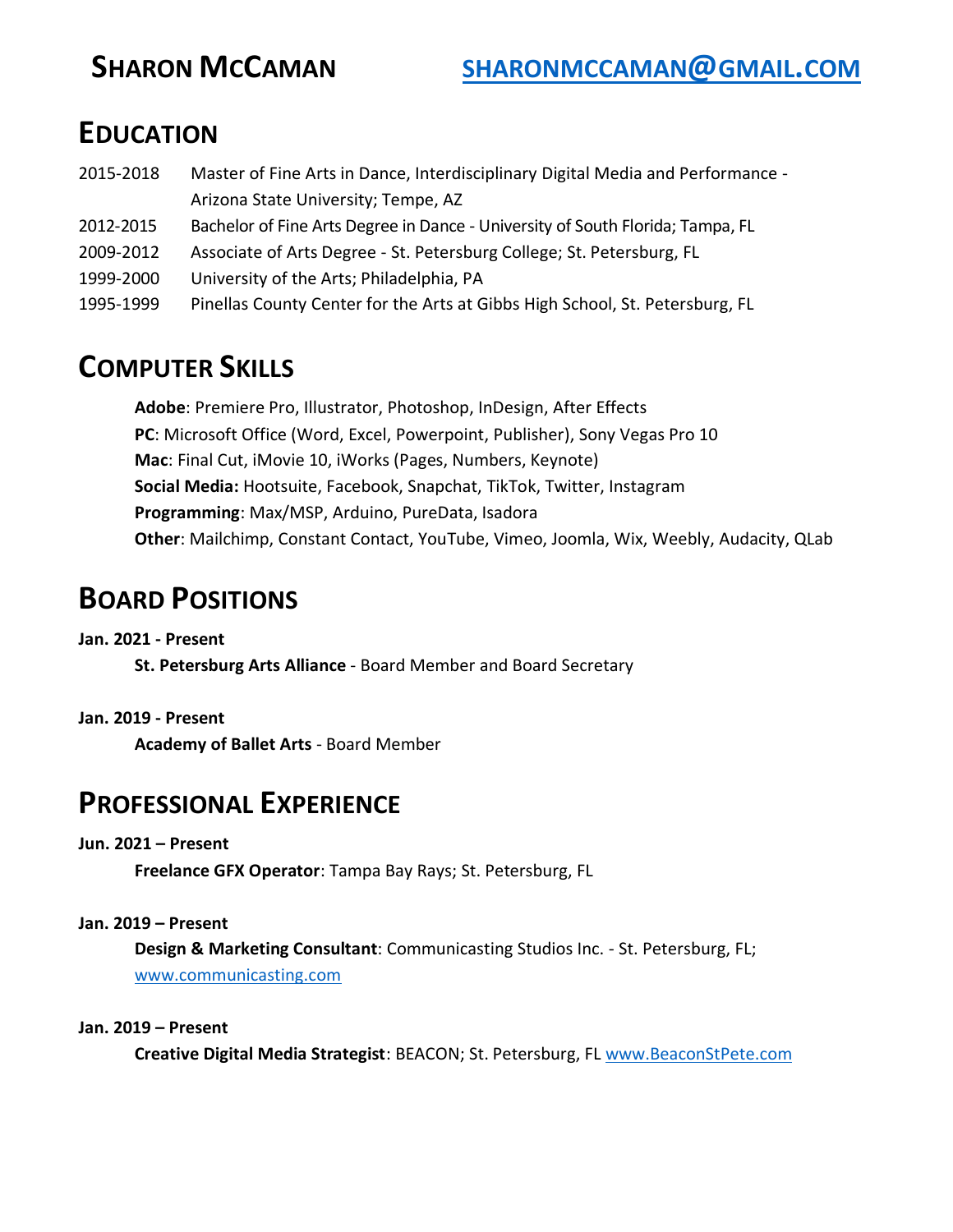#### **Feb. 2020 – May 2021**

**Adjunct Faculty**: St. Petersburg College - St. Petersburg, FL Spring 2021: **Intro to Digital Video**, **Modern Dance**; Fall 2020: **Intro to Digital Video**, **Modern Dance**; Spring 2020: **Modern Dance**

#### **Jan. 2019 – May 2021**

**Adjunct Faculty**: Hillsborough Community College; Tampa, FL Spring 2021: **Ensemble**; Fall 2020: **Ensemble**; Spring 2020: **Modern Dance**; Fall 2019: **Ballet 1**; Spring 2019: **Pre-Ballet & Ballet 1**

#### **March 2019 – October 2019**

**Videographer:** Events and Productions Services - University of South Florida; Tampa, FL

#### **Jun. 2019 (2-week Summer Camp)**

**Instructor Digital Culture Summer Institute**, Arizona State University; Tempe, AZ

Instructor - Movie Making Instructor - Fortnite Dances Co-Instructor - Making a Green Screen Film

#### **Aug. 2015 – Dec. 2018**

Arizona State University; Tempe, AZ

Instructor on Record:

**Ballet 2** (Face-to-Face, Fall 2018), **Ballet 2** (Face-to-Face, Spr. 2018), **Ballet 2** (Face-to-Face, Fall 2017), **Modern 1** (Face-to-Face, Spr. 2017), **Introduction to Dance** (Online, Spr. 2017), **Ballet 1** (Face-to-Face, Fall 2016), **Introduction to Dance** (Online, Fall 2016), **Ballet 1** (Face-to-Face, Spr. 2016)

#### Teaching Assistant:

**Intro Interactive Environments** (Face-to-Face, Fall 2018), **Film: The Creative Process** (Face-to-Face, Spr. 2018), **Intro Interactive Environments** (Face-to-Face, Fall 2017), Fall 2017 - **Film: The Creative Process** (Face-to-Face, Fall 2017), **Independent Film** (Face-to-Face, Spr. 2016), Media Authorship (Online, Fall 2015), **Hitchcock Films** (Online, Fall 2015), **Great Comedy Films** (Online, Fall 2015)

#### **Jun. 2018 (3-week Summer Camp)**

**Instructor Digital Culture Summer Institute**, Arizona State University; Tempe, AZ

Instructor - Video Storytelling Co-Instructor - Pop-up Science and Art Museum Instructor - Media, Movement, Motion Tracking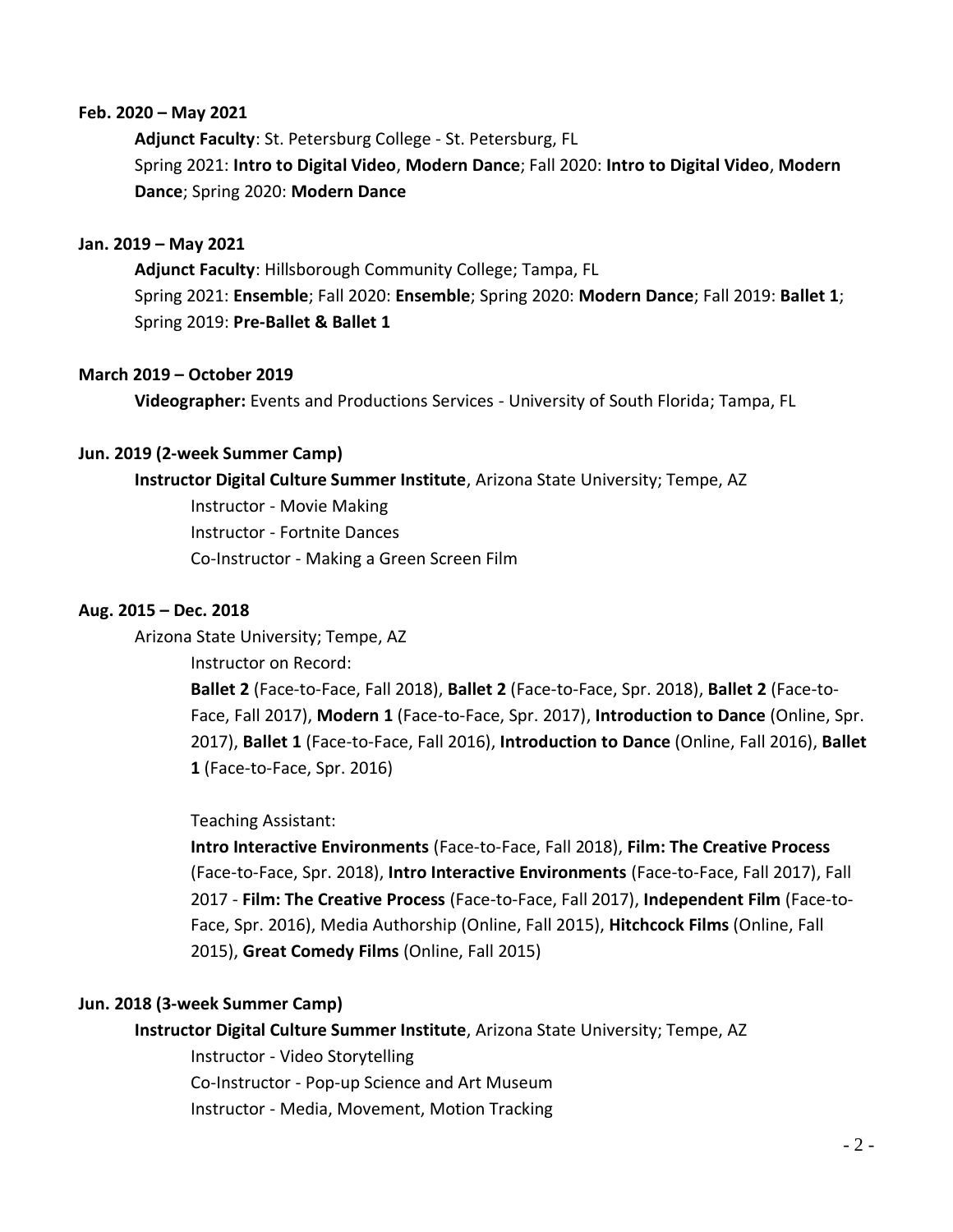#### **Jun. 2017 (3-week Summer Camp)**

#### **Instructor Digital Culture Summer Institute**, Arizona State University; Tempe, AZ

Co-Instructor – Introduction to Interactive Environments Assistant – Computational Photography

Co-Instructor – Projection Mapping

#### **Aug. 2013 - Apr. 2018**

**Founder / Director**, Dance Shorts: College Film Festival; Tempe, AZ Dance Shorts: College Film Festival was produced annually and was conceived as a way for college students all over the United State to submit their short dance films for adjudication and presentation.

#### **Aug. 2013 - Jun. 2015**

Events and Productions Services; Tampa, FL Stage Manager, Light Board Operator, Backstage Crew, Usher

#### **Aug. 2014 - Jun. 2015**

New Tampa Dance Theatre, Modern, All levels - Tampa, FL

#### **Jun. 2013 - Jun. 2015**

Song and Dance Studio of the Arts, Modern & Ballet, All levels - Wesley Chapel, FL

#### **Jul. 2009 - Jun. 2015**

#### **Freelance Administration, Advertising & Marketing Consultant**; Tampa, FL

Center for Guided Montessori Studies, St. Petersburg, FL LynnBriggsUnplugged.com, Las Vegas, NV Communicasting Inc., St. Petersburg, FL

# **CREATIVE EXPERIENCE**

# **ART EXHIBITIONS**

*Reiteration* Jan. 26-Mar. 27, 2022 The Gallery at Creative Pinellas; Largo, FL

#### *Atmosphere*

Jan. 10-Feb. 22, 2020 Lawrence Arts Center; Lawrence, KS

#### *No Doors: A Series of Interactive Installations*

Jan. 12 - 21, 2018 Tower A, Arizona State University - Tempe, AZ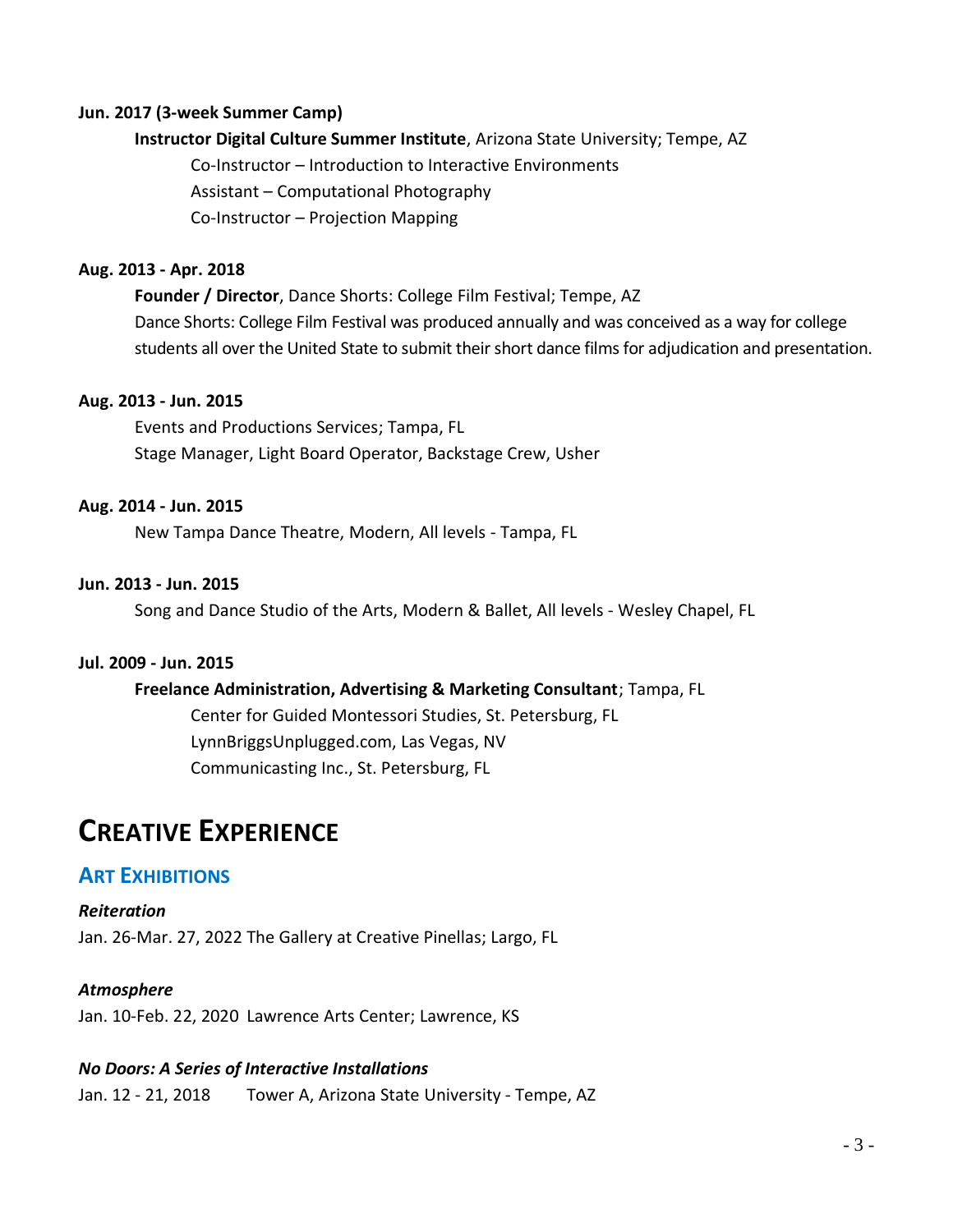# **ART INSTALLATIONS**

### *MOVE*

| April 29, 2022 | BEACON '22; The Palladium Theater; St. Petersburg, FL |  |
|----------------|-------------------------------------------------------|--|

### *Stairs*

April 5, 2019 *BEACON '19*; The Palladium Theater; St. Petersburg, FL

### *Wine Barrel Projection Mapping*

| Feb. 20, 2019 | BEACON '19 Fundraiser; Green Bench Brewery; St. Petersburg, FL |
|---------------|----------------------------------------------------------------|
|---------------|----------------------------------------------------------------|

#### *Can you see my voice?*

May 19, 2018 Spark After Dark; Mesa Arts Center; Mesa, AZ

# *What is your impact?* (Lobby Installation)

Created in collaboration with Katherine Dorn

Mar. 23 & 24, 2017 Graduate Project Presentations; Arizona State University - Margaret Gisolo Theatre; Tempe, AZ

### *Fixel Pace* (Lobby Installation)

Oct. 27 & 28, 2016 Graduate Project Presentations; Arizona State University - Margaret Gisolo Theatre; Tempe, AZ

# **MEDIA DESIGN FOR LIVE PERFORMANCE**

*MOVE 2* (Director, Videographer, Editor, and Performer) Jan. 26 , 2022 *BEACON '22 -* The Palladium Theater; St. Petersburg, FL

*Money Buys Soup* (Media Designer and Choreographer) Created in collaboration with Dancers Nov. 19-21, 2020 Fall Dance Concert; Hillsborough Community College – Mainstage Theatre; Tampa, FL

*Immure* (Media Design) June 21, 2019 MFA Dance Performance; Hollins Theatre; New Your City, NY

#### *Decorticate* (Media Design)

Apr. 20 - 22, 2018 Spring Dance Fest; Arizona State University - Paul V. Galvin Playhouse; Tempe, AZ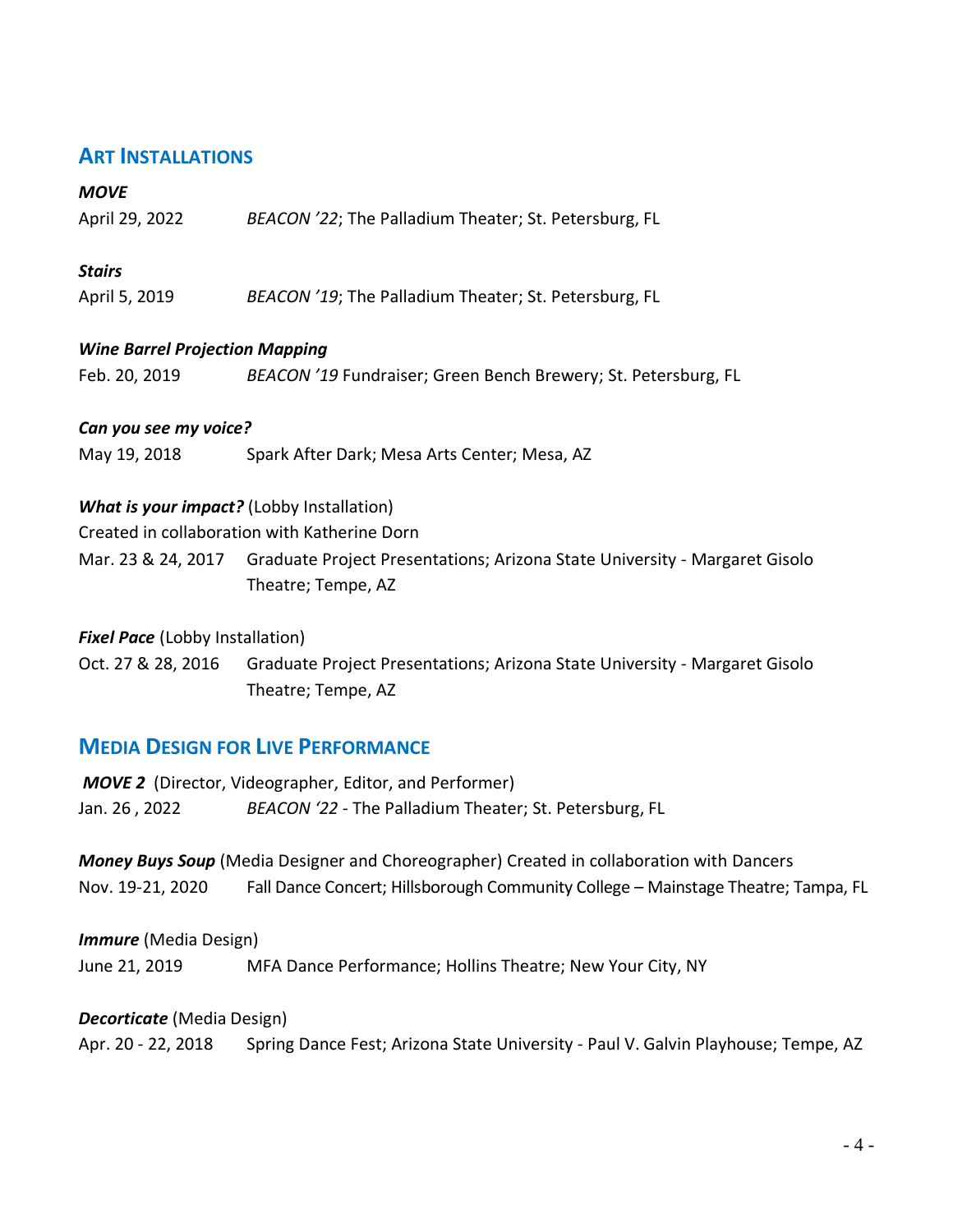### *It's Not that Simple* (Media and Sound Design)

Performances happened around the Phoenix Metro area each weekend of Apr. 2018.

| Apr. 27 - 29, 2018 | The Artist's Box; Tempe, AZ                       |
|--------------------|---------------------------------------------------|
| Apr. 21, 2018      | SMoCA Lounge; Scottsdale, AZ                      |
| Apr. 14, 2018      | Phoenix Hostel and Cultural Center; Phoenix, AZ   |
| Apr. 7, 2018       | The Movement Project; Mesa, AZ                    |
| Apr. 2, 2018       | Take Back the Night Phoenix; Downtown Phoenix, AZ |
|                    |                                                   |

**Fool Me Once, Fool Me Twice** (Media and Sound Design)

May 12, 2017 Z Room; Tempe, AZ

# **CINEMATOGRAPHY**

*Arts4All 40th Anniversary Performance* (Videographer and Editor) February 2022 Commissioned by Arts4All Florida; University of South Florida – Online via YouTube; Tampa, FL

#### *MOVE* (Director, Videographer, Editor, and Performer)

Jan. 26 , 2022 Part of the *Reiteration* art exhibition at The Gallery at Creative Pinellas; Largo, FL

#### *Breathe* (Videographer and Editor)

May 2021 Commissioned by Creative Pinellas; Largo, FL

**Palladium Live! An Evening of Dance Featuring the Artist of BEACON (Videographer and Editor)** 

April 16, 2021 Livestreamed via Mandolin; St. Petersburg, FL

# *A Small Act of Sedition* (Editor)

March 27, 2021 Spring Dance Concert; University of South Florida – Livestreamed via YouTube; Tampa, FL

#### *Plant Dances (Director and Editor)*

May 1 & 2, 2020 Spring Dance Concert; Hillsborough Community College – Online via Vimeo; Tampa, FL

# *Fledgling No More* (Video Editor)

May 1 & 2, 2020 Spring Dance Concert; Hillsborough Community College – Online via Vimeo; Tampa, FL

# *My Complex Vortex, of (Isolated) Need* (Video Editor)

May 1 & 2, 2020 Spring Dance Concert; Hillsborough Community College – Online via Vimeo; Tampa, FL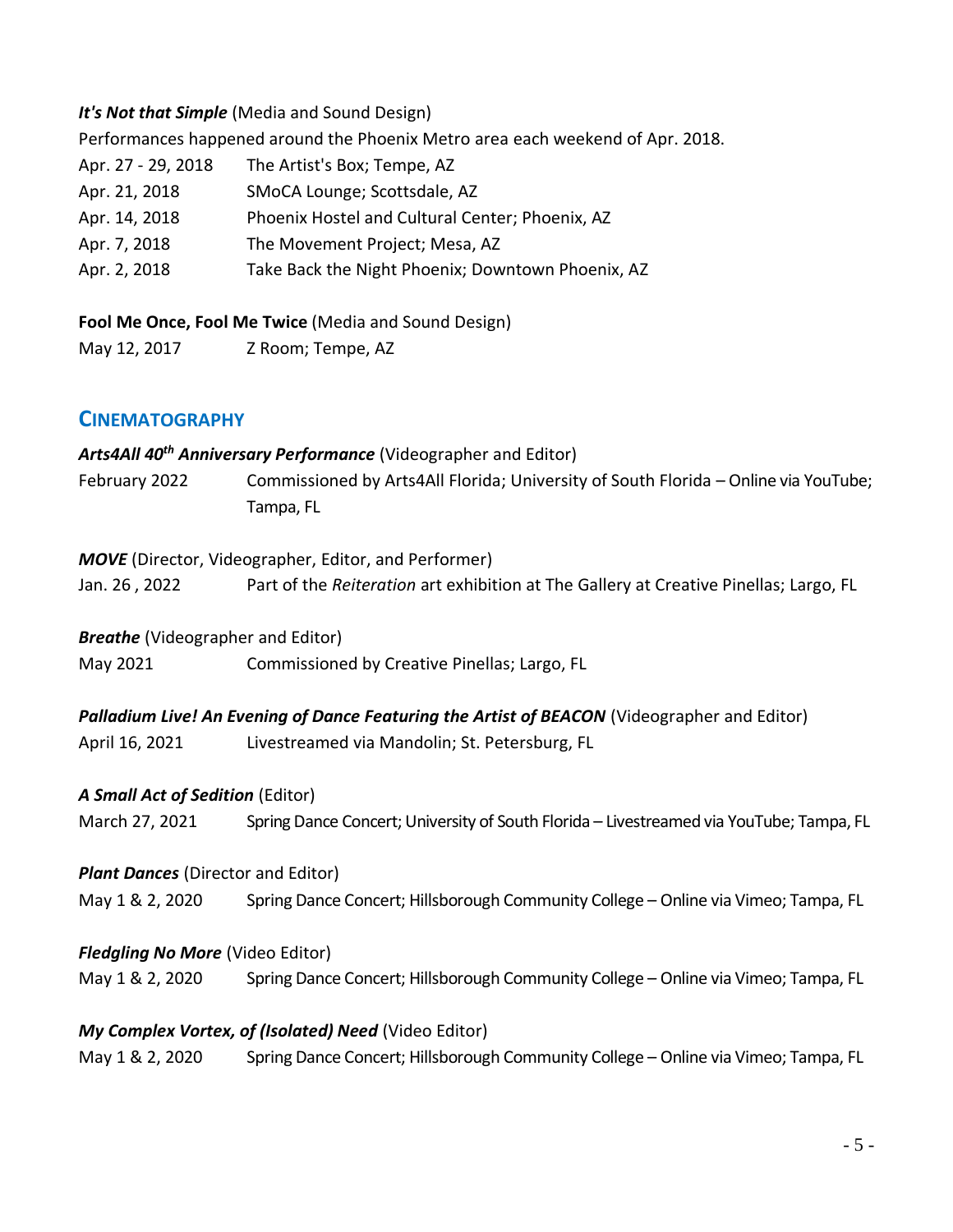#### **Journey to Freedom** (Videographer and Editor)

Sept 20-21, 2019 First Unity Spiritual Campus; St. Petersburg, FL

### *We Speak, We Listen* (Director and Editor)

April 18 - 20, 2019 Spring Dance Concert; Hillsborough Community College - Mainstage Theatre; Tampa, FL

### *Places that Shape You* (Videographer and Editor)

November 2018 Arizona State University; Tempe, AZ

# *Verisimilitude* (Director, Videographer, and Editor)

Oct. 27 & 28, 2016 Graduate Project Presentations; Arizona State University - Margaret Gisolo Theatre; Tempe, AZ

Sep. 29 - Oct. 8, 2016 The Thinning of the Veil, Art Exhibition; Arizona State University - Step Gallery; Phoenix, AZ

### *Insight* (Director and Editor)

| ADF's Movies by Movers; Student Shorts at SEEDS; Durham, NC                           |
|---------------------------------------------------------------------------------------|
| 2nd Annual TAG Open House; Phoenix, AZ                                                |
| Front & Main Dance Festival; Temecula, CA                                             |
| Graduate Project Presentations; Arizona State University - Margaret Gisolo            |
| Theatre; Tempe, AZ                                                                    |
| Insight: Kinetic Senses of Self evening of collaborative dance, live music, and fixed |
| media Venture Compound; St. Petersburg, FL                                            |
|                                                                                       |

# *Pillars of Core* (Director and Editor)

- Mar. 19 20, 2016 2nd Annual TAG Open House; Phoenix, AZ
- Oct. 29 & 30, 2015 Graduate Project Presentations; Arizona State University Margaret Gisolo Theatre; Tempe, AZ

*Stages* (Performer, Director and Editor)

Dec. 3, 2014 BFA Dance Concert; University of South Florida - Theatre 2; Tampa, FL

# **CHOREOGRAPHY**

*Organic Shapes* (Choreographer) Created in collaboration with dancers May 7-8, 2022 St. Petersburg Ballet Company Spring Dance Concert; Palladium Theater; St. Petersburg, FL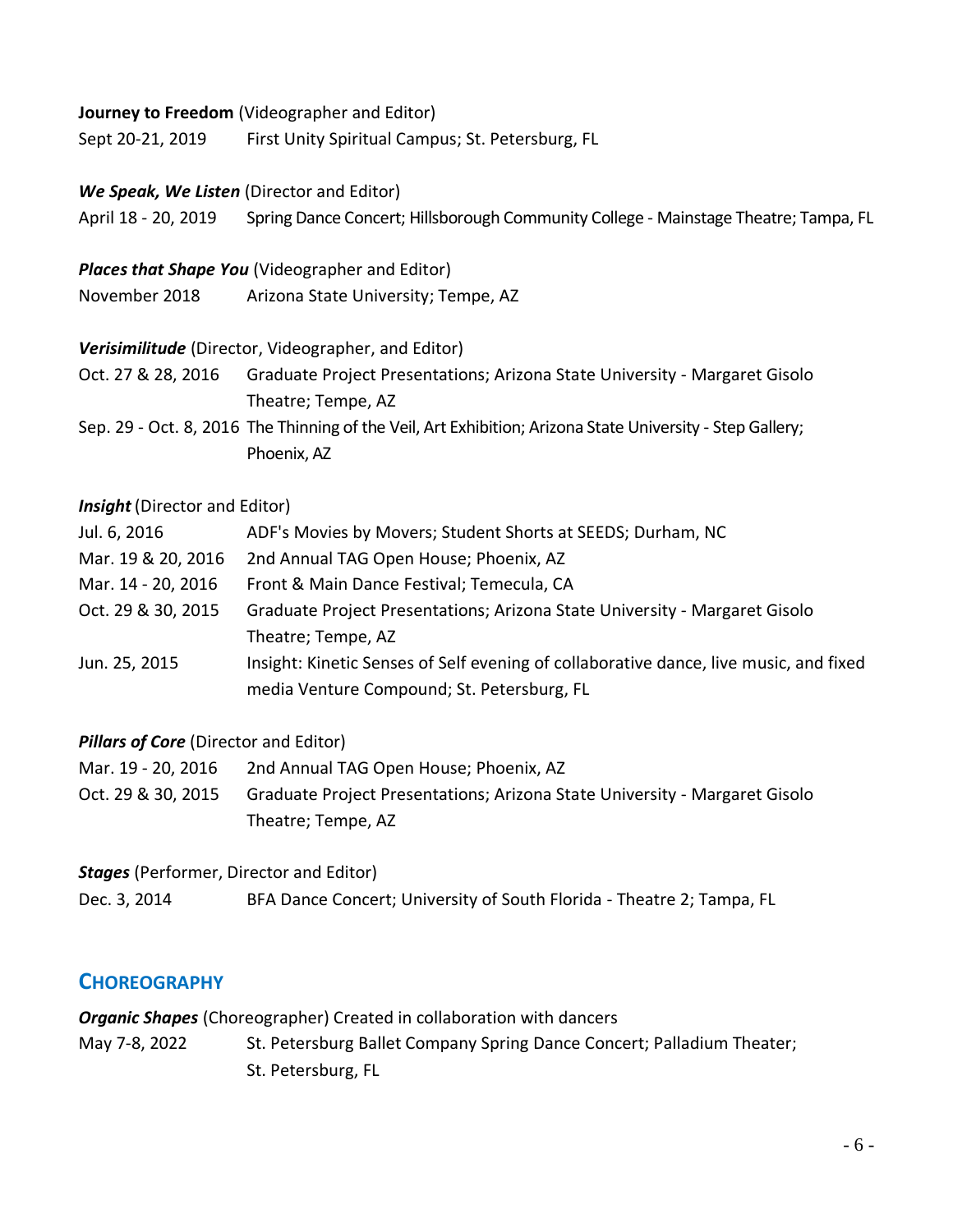*Money Buys Soup* (Choreographer and Media Designer) Created in collaboration with Dancers Nov. 19-21, 2020 Fall Dance Concert; Hillsborough Community College – Mainstage Theatre; Tampa, FL

# *The Best Self* (Choreographer)

Nov. 14-16, 2019 Fall Dance Concert; Hillsborough Community College – Mainstage Theatre; Tampa, FL

# *Sharon Wanted a Solo* (Choreographer and Dancer)

Created in collaboration with Sydney Jackson and Charles Zoll Mar. 23-24, 2017 Graduate Project Presentations; Arizona State University - Margaret Gisolo Theatre; Tempe, AZ

# *Choose Your Own Adventure* (Choreographer and Dancer)

Choreographed in collaboration with Amanda Pintore

Mar. 24 & 25, 2016 Graduate Project Presentations; Arizona State University - Margaret Gisolo Theatre; Tempe, AZ

# *Already* (Choreographer)

Apr. 22, 2015 BFA Dance Thesis Concert; University of South Florida - Theatre 1; Tampa, FL

# *An Immeasurable Bond* (Choreographer and Dancer)

Choreographed in collaboration with Sarah Walston

Feb. 13-14, 2015 Student Dance Concert; University of South Florida - Theatre 1; Tampa, FL

*Caveat* (Choreographer and Dancer)

Choreographed in collaboration with Sarah Walston

May 16 & 17, 2014 Moving Current Dance Collective: NewGrounds 2014; University of South Florida – Theatre 2; Tampa, FL

Apr. 18 & 19, 2014 Student Dance Concert; University of South Florida - Theatre 2; Tampa, FL

# **PERFORMER**

*Reprise* Director and Choreographer by Helen French

Mar. 10, 2022 *LOOK, TOUCH, MOVE*; The Gallery at Creative Pinellas - Largo, FL

# *An Evening in a Brain w/ Rogue Dance*

| Sep. 21-22, 2019 | Rogue Dance Company; Palladium Theater - St. Petersburg, FL |
|------------------|-------------------------------------------------------------|
|------------------|-------------------------------------------------------------|

# *wonderwander* choreographed in collaboration with her dancers

Jul. 12, 2018 Dance and the Child International Congress; Adelaide, Australia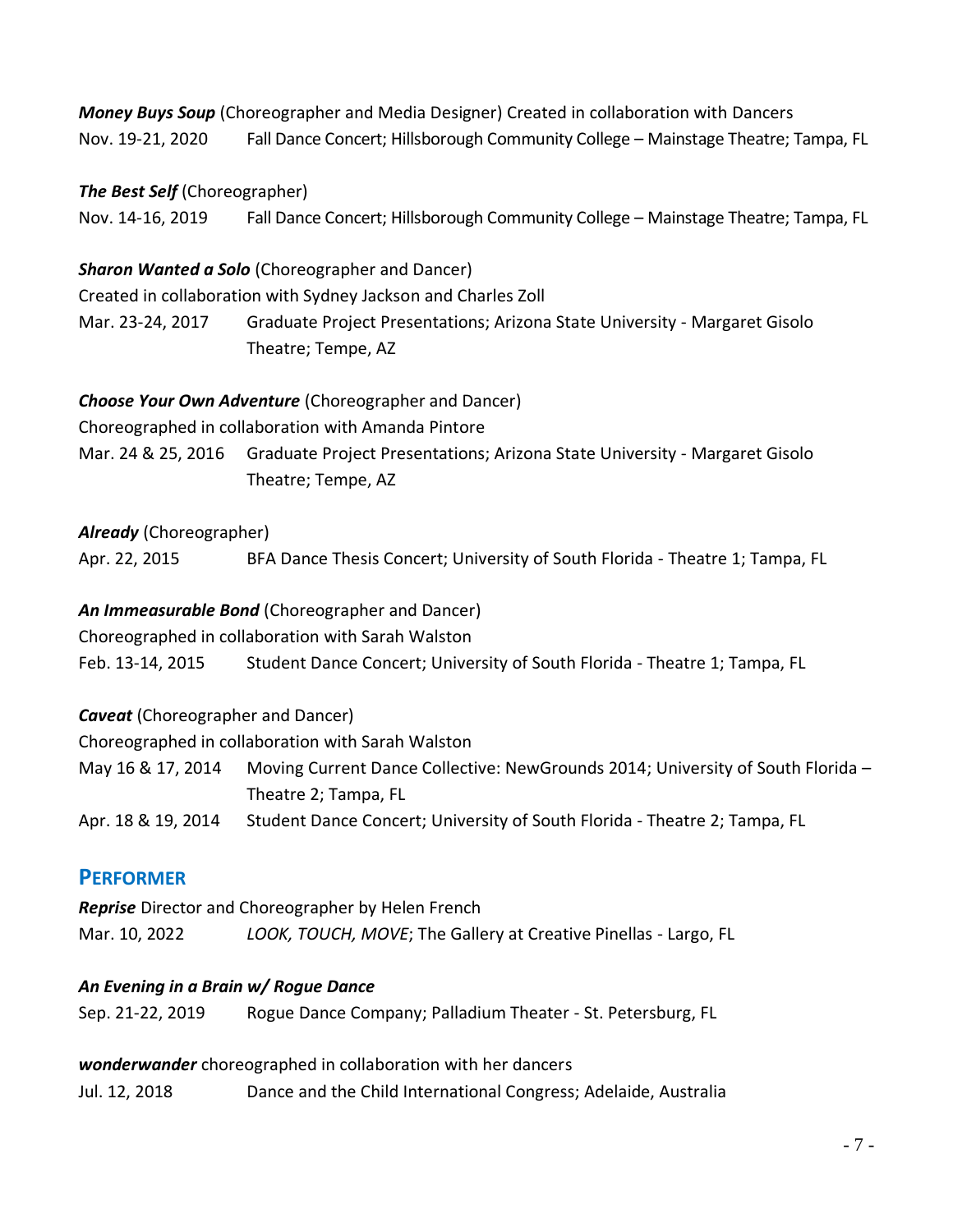*Conjugating Doubt* choreographed by Rebecca Witt in collaboration with her dancers Apr. 20 - 22, 2018 Spring Dance Fest; Arizona State University - Paul V. Galvin Playhouse; Tempe, AZ

*That's what it's actually called, That's the Name of It* choreographed by Halley Willcox Apr. 20 - 22, 2018 Spring Dance Fest; Arizona State University - Paul V. Galvin Playhouse; Tempe, AZ

*Conjugating Doubt* choreographed by Rebecca Witt in collaboration with her dancers Mar. 15-16, 2018 Graduate Project Presentations; Arizona State University - Margaret Gisolo Theatre; Tempe, AZ

*If* choreographed by Yayi Hu

Oct. 26-27, 2017 Graduate Project Presentations; Arizona State University - Margaret Gisolo Theatre; Tempe, AZ

*That's what it's actually called, That's the Name of It* choreographed by Halley Willcox

Oct. 26-27, 2017 Graduate Project Presentations; Arizona State University - Margaret Gisolo Theatre; Tempe, AZ

*Ferox* (Fierce Thornapple) a live, improvised, interdisciplinary work by Datura Oct. 1, 2017 Alwun House; Phoenix AZ

*Ferox* (Fierce Thornapple) a live, improvised, interdisciplinary work by Datura Sep. 15–17, 2017 Fall Forward Concert; Arizona State University - Paul V. Galvin Playhouse; Tempe, AZ

*Metel* (Devil's Trumpet) a live, improvised, interdisciplinary work by Datura Apr. 15, 2017 Experimental Arts Night at Nuebox, Mesa Arts Center; Mesa, AZ

*wonderwander* choreographed in collaboration with her dancer

Mar. 19, 2017 Arizona State University - Dance Lab, FAC 122; Tempe, AZ

*wonderwander* choreographed in collaboration with her dancer Mar. 17-18, 2017 Tempe Public Library; Tempe, AZ

*Me, My Quantified Self, and I* choreographed by Jessica Rajko in collaboration with her dancers Feb. 10-12, 2017 Unexpected Gallery; Phoenix, AZ

*Me, My Quantified Self, and I* choreographed by Jessica Rajko in collaboration with her dancers Jan. 28, 2017 (Excerpt) Breaking Ground Dance Festival; Tempe Center for the Arts; Tempe, AZ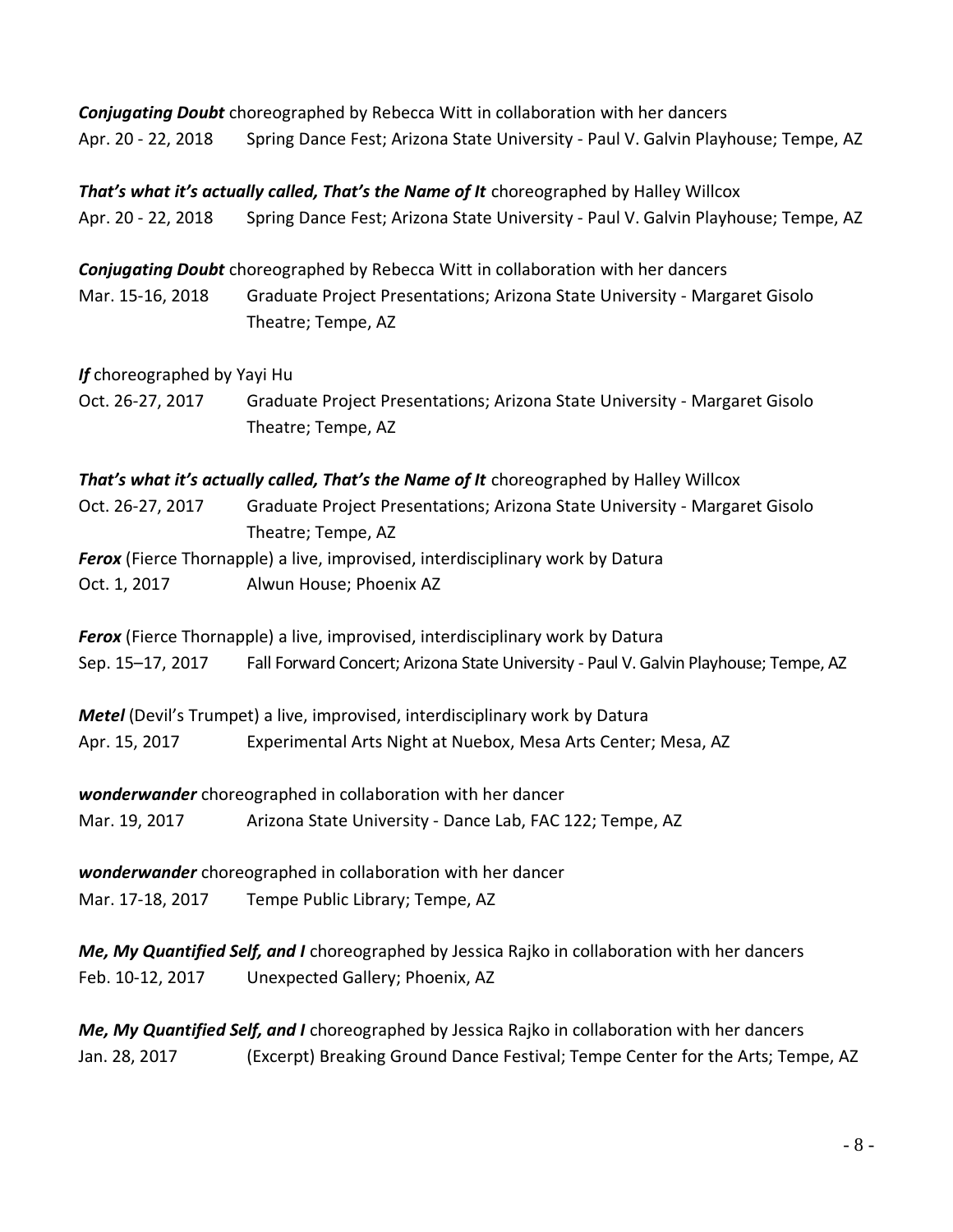*Metel* (Devil's Trumpet) a live, improvised, interdisciplinary work by Datura Dec. 16, 2016 Trunk Space Gallery; Phoenix AZ

*Me, My Quantified Self, and I* choreographed by Jessica Rajko in collaboration with her dancers Sep. 30-Oct. 2, 2016 (Excerpt) Fall Forward Dance Concert; Galvin Playhouse; Tempe, AZ

*Inoxia* (Moonflower) a live, improvised, interdisciplinary work by Datura

Apr. 15 - 17, 2016 Inventions & Conventions; Arizona State University - Paul V. Galvin Playhouse; Tempe, AZ

*Inoxia* (Moonflower) a live, improvised, interdisciplinary work by Datura

Feb. 20, 2016 Phoenix Experimental Arts Festival; Paradise Valley Community College – Center for the Performing Arts; Phoenix AZ

*It's My Party* choreographed by Ricardo Alvarez

Jan. 29 - 31, 2016 Emerging Artist III; Arizona State University - Dance Lab, FAC 122; Tempe, AZ

*It's My Party* choreographed by Ricardo Alvarez

Oct. 29 & 30, 2015 (Excerpt) Graduate Project Presentations; Arizona State University – Margaret Gisolo Theatre; Tempe, AZ

*Made to Music* choreographed by Rebecca Witt

Oct. 29 & 30, 2015 Graduate Project Presentations; Arizona State University - Margaret Gisolo Theatre; Tempe, AZ

*The emotional roller coaster of cat food commercials* choreographed by Katherine Dorn Oct. 29 & 30, 2015 Graduate Project Presentations; Arizona State University - Margaret Gisolo Theatre; Tempe, AZ

*Vibrant Lives - Data Archives* created by Jessica Rajko, Eileen Standley, Jacque Wernimont Oct. 2 - 4, 2015 Fall Forward; Arizona State University - Paul V. Galvin Playhouse; Tempe, AZ

*Turbulentus* choreographed by Maurice Causey Nov. 6 - 15, 2014 Fall Dance Concert; University of South Florida - Theatre 2; Tampa, FL

*The Path* choreographed by John Parks

Nov. 6 - 15, 2014 Fall Dance Concert; University of South Florida - Theatre 2; Tampa, FL

*Cracks of Grace* choreographed by Helen Hansen French

Aug. 23, 2014 E.P.I.C. Showcase; University Area Community Development Center, Tampa, FL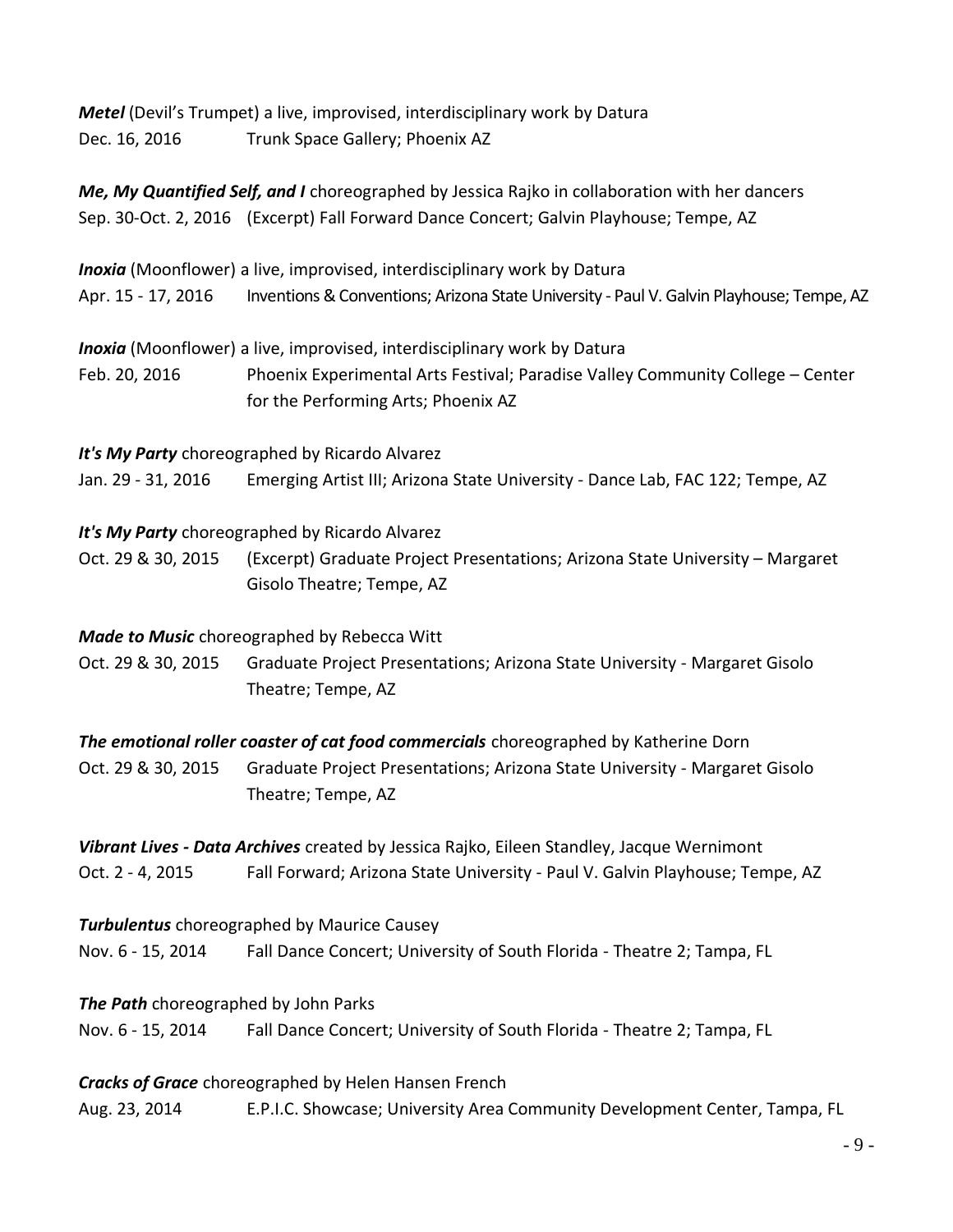*Echad Mi Yodea* excerpt from *Minus 16* choreographed by Ohad Naharin, restaged by Yaniv Abraham Feb. 15 - 23, 2014 Spring Dance Concert; University of South Florida - Theatre 1; Tampa, FL

|                    | Ad Astra choreographed by Paula Nunez                                                        |
|--------------------|----------------------------------------------------------------------------------------------|
| Feb. 15 - 23, 2014 | Spring Dance Concert; University of South Florida - Theatre 1; Tampa, FL                     |
|                    | P. Annularis choreographed by Aubrey Paffenroth                                              |
| Dec. 4, 2014       | BFA Senior Project Showing; University of South Florida - Theatre 1; Tampa, FL               |
|                    | The Article of Pretense: Discovering the True Trophy choreographed by Andrew Carroll         |
| Nov. 8 - 16, 2013  | Fall Dance Concert; University of South Florida - Theatre 1; Tampa, FL                       |
|                    | Ode to Limon Opus 2 choreographed by John Parks                                              |
| Nov. 8 - 16, 2013  | Fall Dance Concert; University of South Florida - Theatre 1; Tampa, FL                       |
|                    | The Middle Layer choreographed by Kellie Harmon                                              |
| Apr. 24, 2013      | BFA Senior Project Showing; University of South Florida - Theatre 1; Tampa, FL               |
|                    | Apr. 19 & 20, 2013 Student Dance Concert; University of South Florida - Theatre 1; Tampa, FL |
|                    | The True Lie choreographed by Paula Nunez                                                    |
| Feb. 13 - 22, 2013 | Spring Dance Concert; University of South Florida - Theatre 2; Tampa, FL                     |

# **Performed with CoMotion Dance Theatre at St. Petersburg College**

2009 – 2012 SPC Arts Auditorium; Clearwater, FL

# **GRANTS, HONORS, AND AWARDS**

| 2017        | P.E.O. Program for Continuing Education Grant         |
|-------------|-------------------------------------------------------|
|             | Philanthropic Educational Organization                |
| 2017        | <b>MFA Applied Project Award</b>                      |
|             | Arizona State University                              |
| 2016        | 2016 BLOCH Graduate Student Scholarship               |
|             | Scholarship to attend the 2016 NDEO annual conference |
| 2016        | <b>Student Enrichment Grant</b>                       |
|             | Arizona State University                              |
| 2016 & 2017 | <b>Special Talent Award</b>                           |
|             | Fine Arts General Scholarship                         |
|             | Arizona State University                              |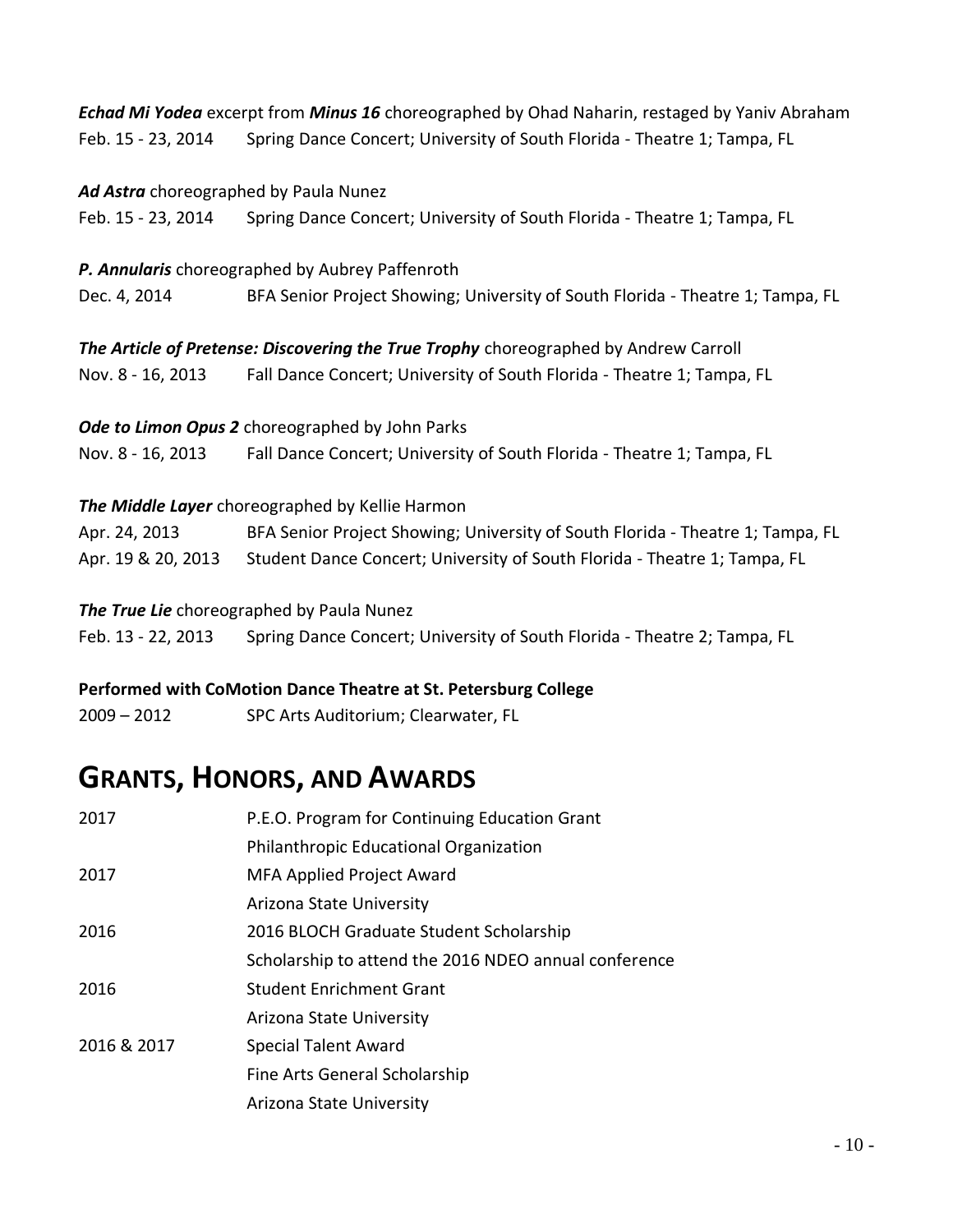| 2015        | The John L. Smith, Jr. Scholarship                                  |
|-------------|---------------------------------------------------------------------|
|             | University of South Florida                                         |
| 2015        | Office of Undergraduate Research Financial Scholarship for the 2015 |
|             | Dance Shorts: College Film Festival.                                |
|             | University of South Florida                                         |
| 2014 - 2015 | Oscher Family Scholarship in Dance: Excellence in Choreography      |
|             | University of South Florida                                         |
| 2014        | Excellence in Undergraduate Research Award, Honorable Mention       |
|             | University of South Florida                                         |
| 2014        | Office of Undergraduate Research Financial Scholarship for the 2014 |
|             | Dance Shorts: College Film Festival.                                |
|             | University of South Florida                                         |
| 2013 - 2014 | DanceUSF Talent Grant                                               |
|             | University of South Florida                                         |
| 2009 - 2012 | St. Petersburg College Talent Grant                                 |
|             | St. Petersburg College                                              |

# **CONFERENCES**

| 2022 | Virtual (Zoom) – Theatre & Dance for the Very Young Conference                 |
|------|--------------------------------------------------------------------------------|
|      | Co-Presenter - Technologies of Play                                            |
| 2018 | Adelaide, Australia - Dance and the Child International Congress               |
|      | Co-Presenter - wonderwander: Dance for the Very Young                          |
| 2018 | Philadelphia, PA - International Performing Arts from Youth Showcase           |
|      | Co-Presenter - wonderwander: Exploring Dance for the Very Young                |
| 2017 | San Antonio, TX - National Dance Education Organization Conference             |
|      | Co-Presenter - wonderwander: Exploring Dance for the Very Young                |
| 2017 | New Orleans, LA - American Alliance for Theatre & Education                    |
|      | Co-Presenter - wonderwander: Exploring Dance for the Very Young                |
| 2016 | Washington D.C. - National Dance Education Organization Conference             |
|      | Lead Presenter - Insta-dance Video Workshop: Merging Dance, Video, Technology, |
|      | and Social Media                                                               |
| 2015 | Phoenix, AZ - National Dance Education Organization Conference - Attendee      |